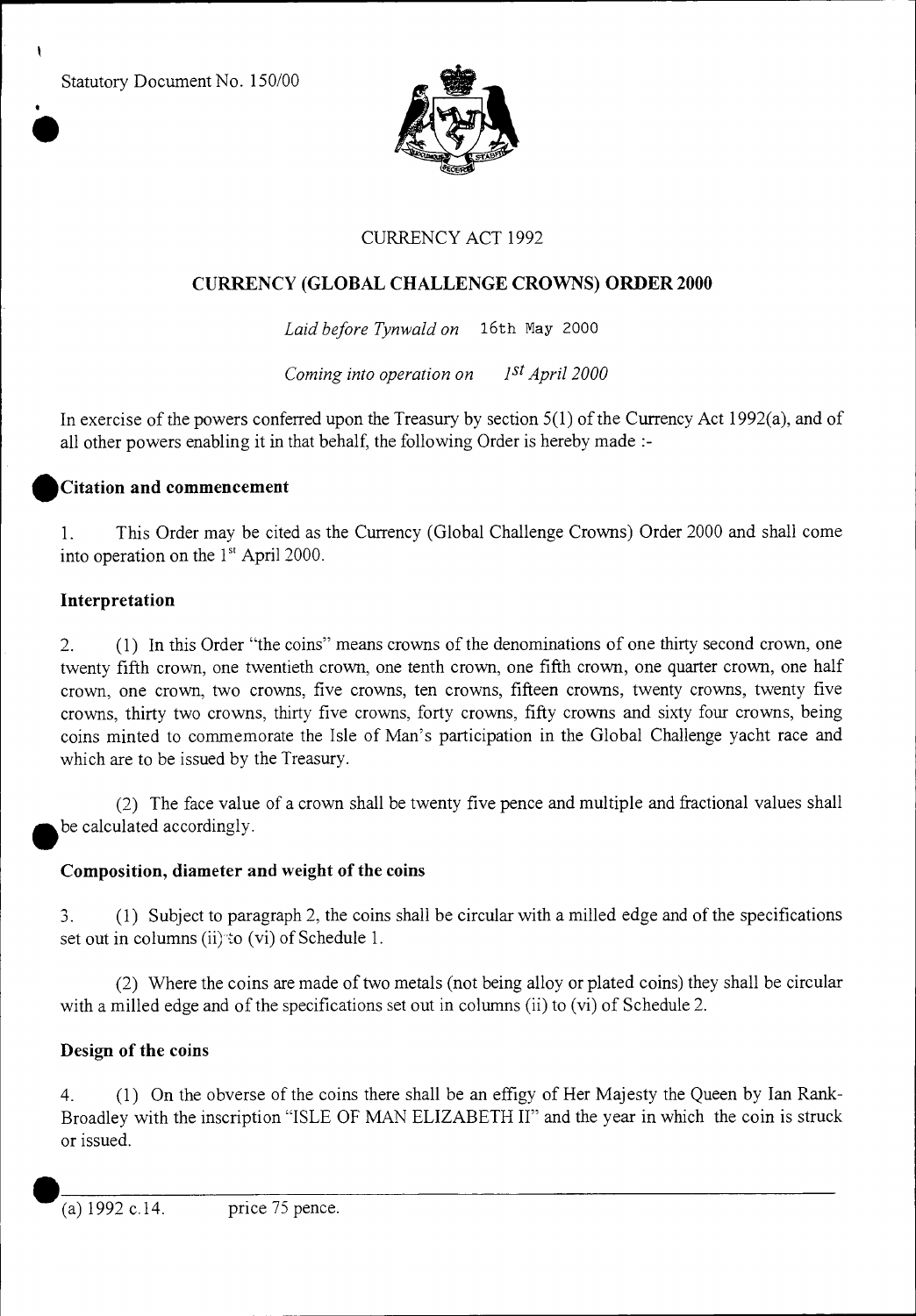(2) On the reverse of the coins there shall be a design incorporating a sailing vessel in the foreground, part of a map and a compass in the background encircled by a rope and anchor, the inscription "ISLE OF MAN GLOBAL CHALLENGE" and the denominational value in words and figures.

•

 $\pmb{\epsilon}$ 

•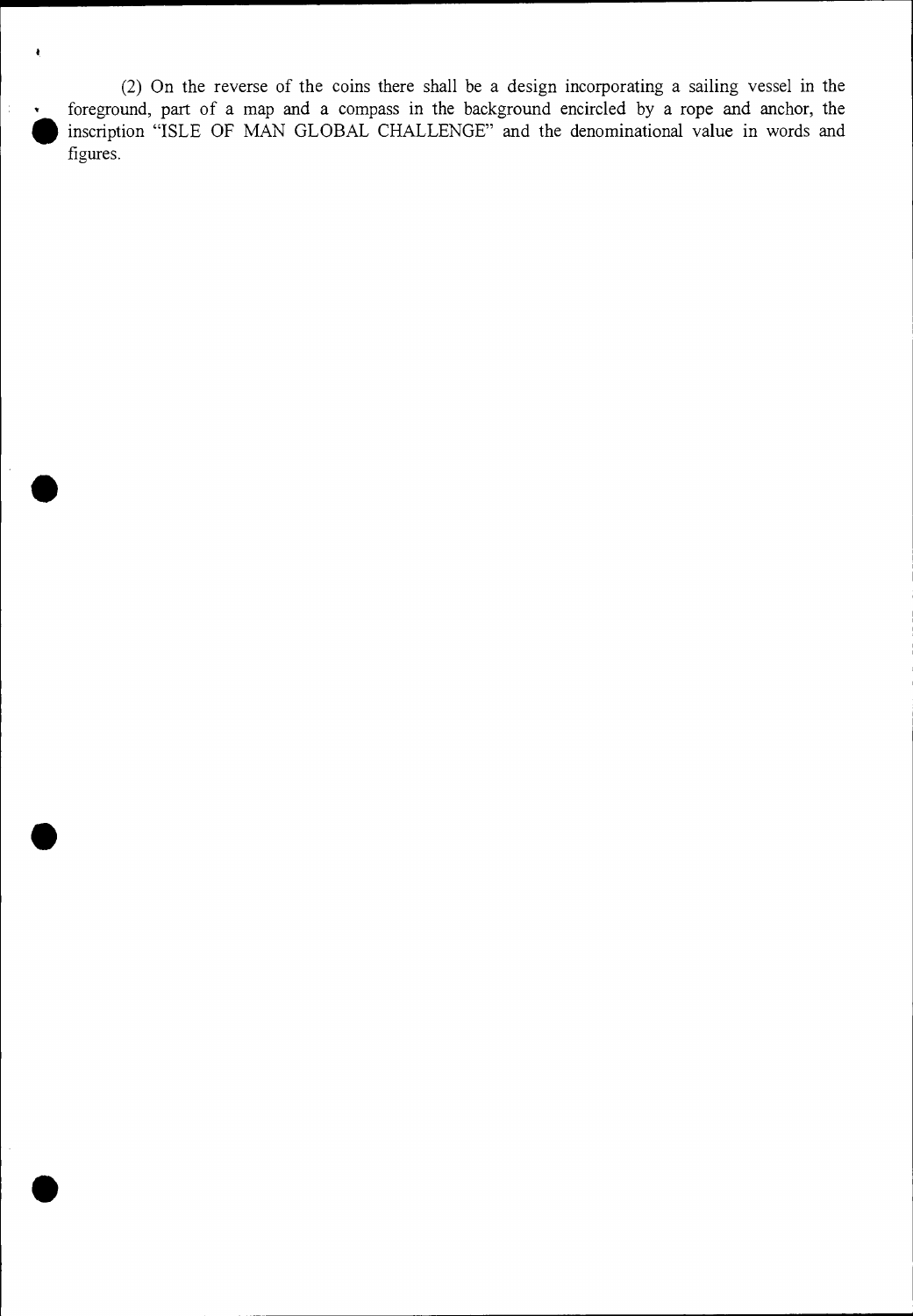**•**

# Article 3(1) **SCHEDULE 1**

## **SPECIFICATIONS FOR SINGLE METAL, ALLOY AND PLATED COINS**

| (i)<br>Denomination | (ii)<br>Standard<br>Diameter<br>mm | (iii)<br>Metal     | (iv)<br><b>Millesimal</b><br>Composition | (v)<br>Standard<br>Weight<br>gms | (vi)<br>Weight<br>Remedy<br>gms |  |
|---------------------|------------------------------------|--------------------|------------------------------------------|----------------------------------|---------------------------------|--|
| $1/32$ Crown        | 10.00                              | Gold               | 999.9                                    | 1.00                             | 0.0022                          |  |
| 1/25 Crown          | 13.92                              | Gold               | 999.9                                    | 1.2447                           | 0.0022                          |  |
|                     |                                    | Platinum           | 995.0                                    | 1.2447                           | 0.0022                          |  |
|                     | 13.92                              |                    |                                          |                                  |                                 |  |
| $1/20$ Crown        | 15.00                              | Platinum           | 995.0                                    | 1.556                            | 0.0027                          |  |
| $1/10$ Crown        | 16.50                              | Platinum           | 995.0                                    | 3.112                            | 0.0055                          |  |
|                     | 17.95                              | Platinum           | 995.0                                    | 3.112                            | 0.0055                          |  |
|                     | 17.95                              | Gold               | 999.9                                    | 3.112                            | 0.0055                          |  |
| 1/5 Crown           | 22.00                              | Platinum           | 995.0                                    | 6.223                            | 0.011                           |  |
|                     | 22.00                              | Gold               | 999.9                                    | 6.223                            | 0.011                           |  |
| 1/4 Crown           | 22.00                              | Platinum           | 995.0                                    | 7.780                            | 0.013                           |  |
| 1/2 Crown           | 27.00                              | Platinum           | 995.0                                    | 15.559                           | 0.027                           |  |
|                     | 30.00                              | Gold               | 999.9                                    | 15.559                           | 0.027                           |  |
|                     | 32.25                              | Platinum           | 995.0                                    | 15.559                           | 0.027                           |  |
|                     | 32.25                              | Gold               | 999.9                                    | 15.559                           | 0.027                           |  |
|                     | 32.25                              | Silver             | 999.0                                    | 15.567                           | 0.027                           |  |
|                     | 38.60                              | Titanium           | 999.0                                    | 15.551                           | 0.027                           |  |
| 1 Crown             | 32.70                              | Platinum           | 995.0                                    | 31.103                           | 0.055                           |  |
|                     | 32.70                              | Gold               | 999.9                                    | 31.103                           | 0.055                           |  |
|                     | 38.60                              | Platinum           | 995.0                                    | 31.103                           | 0.055                           |  |
|                     | 38.60                              | Palladium          | 999.0                                    | 31.103                           | 0.055                           |  |
|                     | 38.60                              | Gold               | 999.9                                    | 31.103                           | 0.055                           |  |
|                     | 38.60                              | Gold               | 916.0                                    | 33.993                           | 0.055                           |  |
|                     | 38.60                              | Silver             | 999.0                                    | 31.103                           | 0.055                           |  |
|                     | 38.60                              | Silver             | 925.0                                    | 28.28                            | 0.055                           |  |
|                     | 38.60                              | Gold plated silver | 925.0                                    | 28.28                            | 0.055                           |  |
|                     | 38.60                              | Cupro-nickel       | 75 Cu/25Ni*                              | 28.28                            | 0.080                           |  |
| 2 Crowns            | 40.00                              | Gold               | 999.9                                    | 62.207                           | 0.110                           |  |
|                     | 40.00                              | Silver             | 999.0                                    | 62.207                           | 0.110                           |  |
| 5 Crowns            | 50.00                              | Platinum           | 995.0                                    | 155.845                          | 0.250                           |  |
|                     | 50.00                              | Gold               | 999.9                                    | 155.845                          | 0.250                           |  |
|                     | 50.00                              | Gold               | 916.0                                    | 169.917                          | 0.250                           |  |
|                     | 65.00                              | Silver             | 999.0                                    | 155.923                          | 0.250                           |  |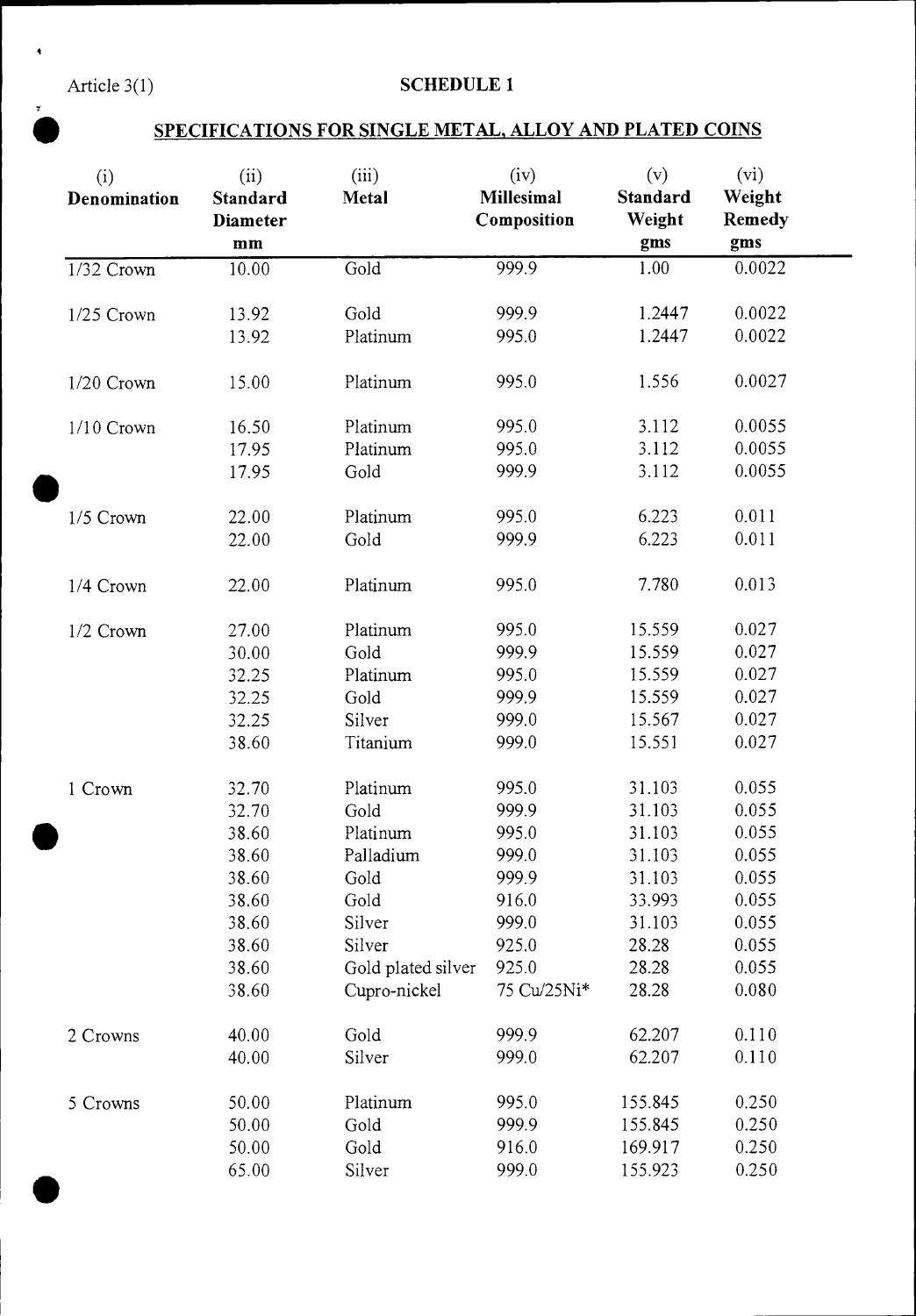| (i)<br>Denomination | (ii)<br>Standard<br>Diameter<br>mm | (iii)<br>Metal | (iv)<br><b>Millesimal</b><br>Composition | (v)<br>Standard<br>Weight<br>gms | (vi)<br>Weight<br>Remedy<br>gms |
|---------------------|------------------------------------|----------------|------------------------------------------|----------------------------------|---------------------------------|
| 10 Crowns           | 63.00                              | Platinum       | 995.0                                    | 311.590                          | 0.400                           |
|                     | 63.00                              | Gold           | 916.0                                    | 339.735                          | 0.400                           |
|                     | 63.00                              | Gold           | 999.9                                    | 311.590                          | 0.400                           |
|                     | 65.00                              | Platinum       | 995.0                                    | 311.590                          | 0.400                           |
|                     | 65.00                              | Gold           | 916.0                                    | 339.735                          | 0.400                           |
|                     | 65.00                              | Gold           | 999.9                                    | 311.590                          | 0.400                           |
|                     | 75.00                              | Silver         | 999.0                                    | 311.747                          | 0.400                           |
| 15 Crowns           | 65.00                              | Gold           | 999.9                                    | 466.552                          | 0.825                           |
| 20 Crowns           | 75.00                              | Gold           | 999.9                                    | 622.07                           | 1.100                           |
| 25 Crowns           | 80.00                              | Gold           | 999.9                                    | 777.59                           | 1.375                           |
| 32 Crowns           | 85.00                              | Gold           | 999.9                                    | 1,000.00                         | 1.700                           |
|                     | 85.00                              | Silver         | 999.0                                    | 1,000.00                         | 1.700                           |
|                     | 85.00                              | Platinum       | 995.0                                    | 1,000.00                         | 1.700                           |
| 35 crowns           | 85.00                              | Gold           | 999.9                                    | 1,088.62                         | 1.700                           |
|                     | 85.00                              | Silver         | 999.0                                    | 1,088.62                         | 1.700                           |
|                     | 85.00                              | Platinum       | 995.0                                    | 1,088.62                         | 1.700                           |
| 40 crowns           | 100.00                             | Silver         | 999.0                                    | 1,244.14                         | 1.800                           |
| 50 Crowns           | 85.00                              | Gold           | 999.9                                    | 1,538.00                         | 2.000                           |
|                     | 85.00                              | Silver         | 999.0                                    | 1,538.00                         | 2.000                           |
|                     | 85.00                              | Platinum       | 995.0                                    | 1,538.00                         | 2.000                           |
| 64 Crowns           | 85.00                              | Gold           | 999.9                                    | 2,000.00                         | 2.700                           |
|                     | 85.00                              | Silver         | 999.0                                    | 2,000.00                         | 2.700                           |
|                     | 85.00                              | Platinum       | 995.0                                    | 2,000.00                         | 2.700                           |

\* Note :  $Cu = Copper 75%$  $Ni = Nickel$  25%



 $\bullet$